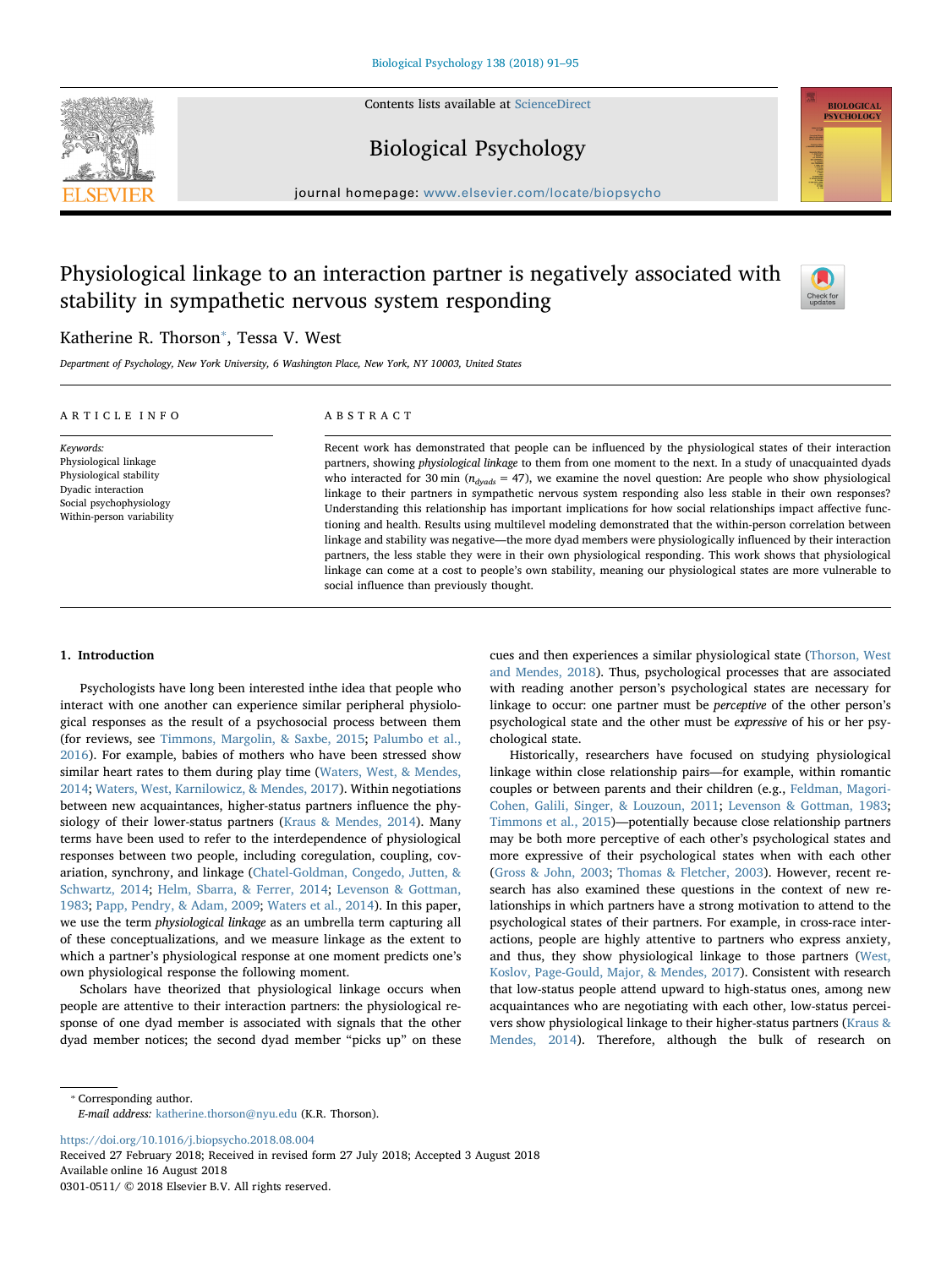physiological linkage has focused on close relationship pairs, when new acquaintances have sufficient reason to attend to one another, physiological linkage can occur between them as well.

Another process that has long been of interest to scholars is physiological stability—the extent to which people are stable in their own physiology from one time point to the next. Clinical and personality psychologists have demonstrated that stability in physiology and affect is an important predictor of psychological and physical outcomes, including daily well-being and general physical health [\(Hardy &](#page-4-14) [Segerstrom, 2017](#page-4-14); [Howell, Ksendzova, Nestingen, Yerahian, & Iyer,](#page-4-15) [2017\)](#page-4-15), while a lack of stability is associated with psychological distress, depression, and mania [\(Gruber, Kogan, Quoidback, & Mauss, 2013](#page-4-16); [Gruber, Mennin, Fields, Purcell, & Murray, 2015;](#page-4-17) [Hardy & Segerstrom,](#page-4-14) [2017\)](#page-4-14).

That being said, too much stability—that is, an inability to respond flexibly to environmental changes—can also come at a cost to people's social functioning and health ([Bonanno, Papa, Lalande, Westphal, &](#page-4-18) [Coifman, 2004](#page-4-18); [Muhtadie, Koslov, Akinola, & Mendes, 2015;](#page-4-19) [Phillips,](#page-4-20) [2011;](#page-4-20) [Schwedtfeger & Rosenkaimer, 2011\)](#page-4-21). For example, when people are dealing with extreme emotional events, experiencing strong affective and physiological reactivity can be more socially adaptive than remaining stable and experiencing little change at all [\(Nadler &](#page-4-22) [Liviatan, 2006](#page-4-22); [Ouellet-Morin et al., 2011](#page-4-23)). Thus, across contexts, it is clear that understanding the factors that contribute to different levels of stability has important implications for people's daily social functioning and overall health.

One unanswered question regarding the processes of both physiological linkage and stability is whether these two processes are related to each other within individuals. Recent methodological and statistical advances in the study of physiological linkage often incorporate stability parameters (e.g., the stability and influence model; [Thorson, West](#page-4-9) [and Mendes, 2018\)](#page-4-9), but for social scientists interested in the dyadic process of physiological linkage, the interest is typically in demonstrating physiological linkage above and beyond stability (e.g., [Bernard,](#page-4-24) [Kashy, Levendosky, Bogat, & Lonstein, 2017](#page-4-24)), with less attention paid to factors that affect stability.

Here, we propose that physiological linkage may come at a cost to stability in people's own physiological responses, such that the more people are influenced by others, the less stable they are in their own responding. Stability in both physiological and subjective experiences is thought to be linked to less influence from other people and environmental stimuli [\(Brose, Scheive, & Schmiedek, 2013;](#page-4-25) [Larsen & Ketelaar,](#page-4-26) [1991;](#page-4-26) [McEwen & Wing](#page-4-27)field, 2003; [Popp, Laursen, Kerr, Stattin, & Burk,](#page-4-28) [2008\)](#page-4-28). Moreover, the relationship between how stable someone is and how much they are physiologically influenced by a partner has important implications for social relationships, affective functioning, and health. For a doctor who is physiologically influenced by interacting with a stressed patient, the disruption of physiological stability might be associated with worse health outcomes over time [\(Hardy &](#page-4-14) [Segerstrom, 2017\)](#page-4-14). For a spouse whose anxiety is down-regulated through his spouse physiologically influencing him, a lack of stability might be associated with less anxiety over time ([Butler, 2011](#page-4-29); [Sbarra &](#page-4-30) [Hazan, 2008\)](#page-4-30). For people who have trouble adapting or responding to changes in their environments (e.g., children who have experienced maltreatment; [Ouellet-Morin et al., 2011\)](#page-4-23), being physiologically influenced by others might help improve their physiological and affective flexibility to important stimuli in their environments.

We propose that even among new acquaintances, interdependence between stability and linkage may emerge, as physiological linkage can occur between new acquaintances within moments of interacting (e.g., [Guastello, Pincus, & Gunderson, 2006](#page-4-31); [Kraus & Mendes, 2014;](#page-4-4) [West](#page-4-13) [et al., 2017\)](#page-4-13). This finding would have important implications for how physiological states can be influenced even by casual social acquaintances—from our neighbors to our doctors—in ways that social scientists have not yet considered.

#### 1.1. Current research

We test the relationship between physiological linkage and physiological stability in sympathetic nervous system (SNS) responding on a moment-to-moment basis throughout a dyadic interaction between two new acquaintances, and we measure physiological linkage as the extent to which a partner's SNS response at one moment predicts one's own SNS response the following moment. We measure SNS activity via pre-ejection period (PEP; [Schachinger, Weinbacher, Kiss, Ritz, &](#page-4-32) [Langewitz, 2001\)](#page-4-32) because it is associated with momentary changes in the intensity of affective states and is responsive to changes in a short time frame [\(Mendes, 2016\)](#page-4-33).

We apply a *stability and influence model*—a version of the Actor-Partner Interdependence Model ([Kashy & Kenny, 2000](#page-4-34); [Kenny, Kashy,](#page-4-35) [& Cook, 2006\)](#page-4-35)—in which participants' physiology at one time point is treated as a function of their own physiology at the prior time point (the stability effect) and their partner's physiology at that prior time point (the linkage effect). The model outlined by [Thorson, West and Mendes,](#page-4-9) [\(2018\)](#page-4-9) allows for the estimation of stability and linkage as random effects, which captures the variance in these effects across participants. Critical to the present research is the within-person covariance between the stability and linkage random effects, which tests whether, within individuals, being physiologically influenced by one's partner is associated with being more or less stable in one's own physiological responding over time.

Because physiological linkage is most likely to be present when dyad members are motivated to attend to one another and have access to rich behavioral cues from one another (see work by [Kraus & Mendes,](#page-4-4) [2014;](#page-4-4) [Marci & Orr, 2006;](#page-4-36) [Reed, Randall, Post, & Butler, 2013](#page-4-37); [Thorson,](#page-4-9) [West and Mendes, 2018;](#page-4-9) [West et al., 2017](#page-4-13)), we investigate this relationship within dyad members who are working face-to-face with each other to solve math problems. We selected this context because it is one in which people should be motivated to attend to their partners because partners can be an important source of information in helping to solve problems. Furthermore, this type of situation allows partners to be expressive about their psychological states via multiple channels: for example, people can verbally express frustration, they can fidget with their hands to show anxiety, or they can sit upright to display engagement. We anticipate that results obtained in this context would generalize to other collaborative and cooperative learning environments in which people can receive help from another partner, and, more broadly, to situations in which people are motivated to attend to their partners and can perceive behavioral and sensory cues regarding the psychological states of those partners.

## 2. Methods

Additional methodological and analytic details are provided in the Supplemental Materials (SM); measures, data, and syntax are available at <https://osf.io/6s87a/>.

## 2.1. Participants

Participants were 94 college students (64 females, 30 males; 46 participants identified as Asian, 32 as White, 6 as Hispanic, 4 as multiracial, 3 as Black, 2 as "other," and 1 as "unknown;"  $M_{\text{age}} = 20.15$ ,  $SD<sub>ave</sub> = 1.54$ ; pre-screening criteria are outlined in the SM. Seventeen of the dyads were same-gender, and thirty were cross-gender. This study received research ethics committee approval, and informed consent was obtained from all participants.

#### 2.2. Procedure

Participants arrived separately and recorded a five-minute physiological baseline in separate rooms. These data are part of a larger project designed to look at stress during math tasks; as part of this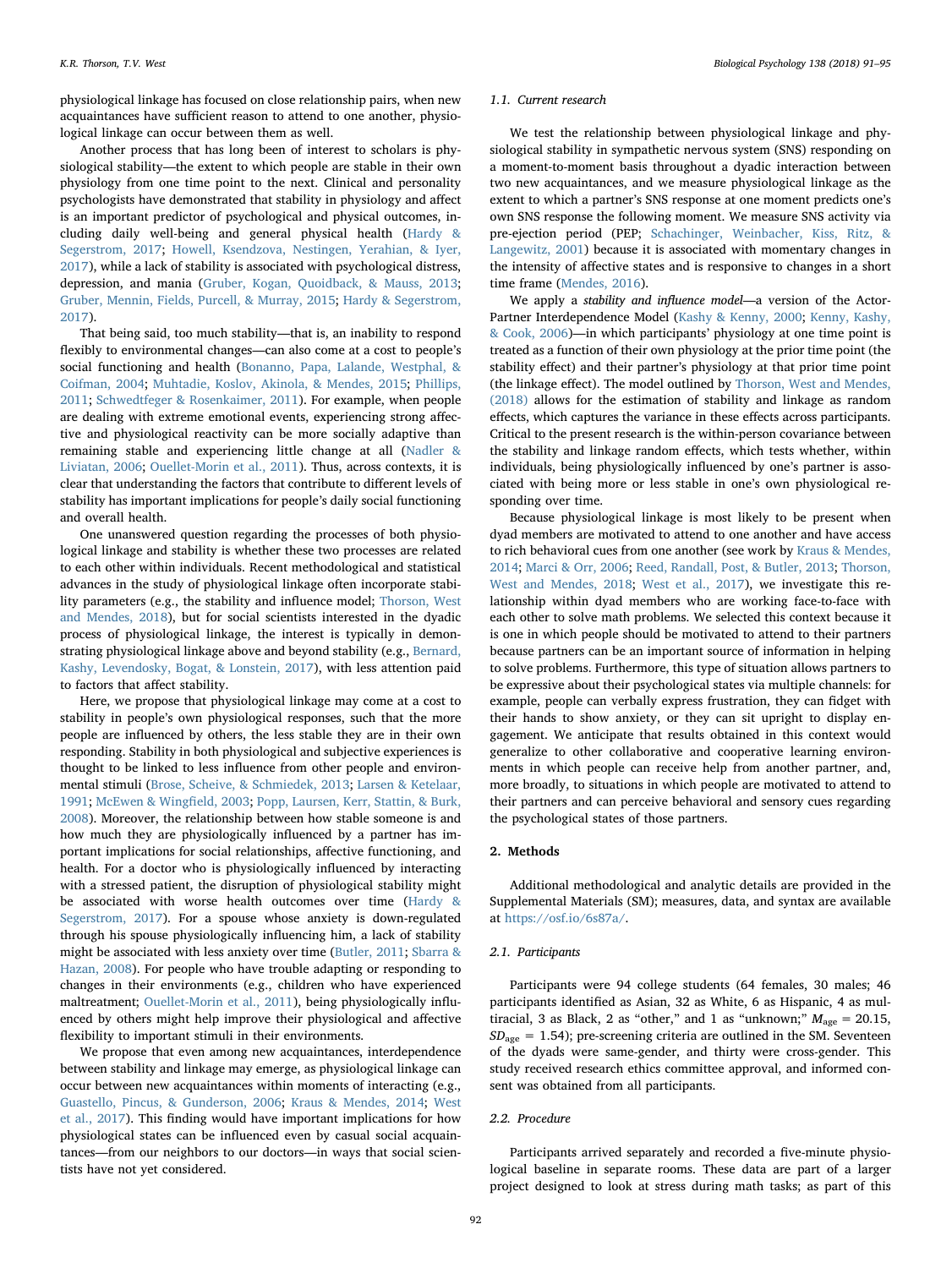project, participants completed a low-arousal control manipulation (reported in [Thorson, Forbes, Magerman, West, 2018](#page-4-38)). After this, dyad members were moved to the same room, introduced to one another, and solved 27 math problems together for approximately 30 min.

#### 2.3. Measures

We employed electrocardiography (ECG) and impedance cardiography (ICG) to obtain measurements of PEP—the amount of time during a cardiac cycle between the left ventricle of the heart contracting and the aortic valve opening. We recorded ICG and ECG responses using an integrated system (Biopac MP150, Biopac Systems, Goleta, CA) with amplifiers for ECG (ECG100C) and ICG (NICO100C). We used band electrodes in a standard tetrapolar configuration for the recording of ICG responses, and two snap electrodes in a modified Lead II configuration (near the right clavicle, below the ribcage on the left side of the torso) for the recording of ECG responses [Sherwood et al. 1990](#page-4-39). A 400 μA current was passed through the outer band electrodes, and Z0 and its first derivative,  $\Delta z/\Delta t$ , were recorded from the inner bands. After the study, physiological data were analyzed in 30-second intervals using Mindware's impedance cardiography software (IMP 3.0.25, Mindware Technologies, Gahanna, OH), and PEP measurements were calculated as the amount of time between the Q point on the ECG wave (when the left ventricle contracts) and the B point on the  $\Delta z/\Delta t$  wave (when the aortic valve opens). We visually inspected all intervals and manually selected the Q and B points when they were incorrectly identified by the software. We selected the B point as the notch at the beginning of the longest upstroke before the Z point ([Lozano et al.,](#page-4-40) [2007\)](#page-4-40). We computed reactivity scores by subtracting baseline PEP responses (the last 30-second interval of baseline) from PEP responses in 30-second intervals throughout the dyadic task (see [Waters et al., 2017](#page-4-3), & [West et al., 2017](#page-4-13), for similar procedures).

### 2.4. Analytic strategy

We conducted a two-level crossed model that estimated the fixed effects of stability and linkage (see <https://osf.io/6s87a/> for syntax and [Thorson, West and Mendes, 2018](#page-4-9)). We treated all dyads as indistinguishable; the random effects were constrained to be the same across both dyad members (see [Kenny et al., 2006](#page-4-35)).

#### 3. Results

We first examined whether there was variance in the stability and linkage effects. There was significant variance in the stability effect, variance = 0.04,  $SE = 0.01$ ,  $Z = 4.12$ ,  $p < 0.001$ , and in the linkage effect, variance = 0.01,  $SE = 0.005$ ,  $Z = 2.37$ ,  $p = 0.018$ . Because there was significant variance in both effects, we next examined the primary effect of interest: the within-person covariance between the stability and linkage effects. This effect was significant and negative, covariance = -0.01,  $SE = 0.01$ ,  $Z = -2.99$ ,  $p = .003$ , meaning that the more influenced people were by their partners (i.e., the more they experienced physiological linkage to their partners), the less stable they were in their own physiological responding. Including a covariate that represented whether dyads were same-gender or cross-gender in the model as a fixed effect did not alter the significance or direction of these effects. All estimates from the model are listed in the SM. Finally, we tested for differences in the fixed effects of stability and linkage as a function of dyad type and did not find any ( $ps > .42$ ).

#### 4. Discussion

In a study of dyad members working together, we found that people who were more physiologically influenced by their partners were less stable over time in their own SNS responding. Importantly, we found this effect in stranger dyads who had no prior relationship with one

another, suggesting that the stability of physiology can be affected by anyone we meet in our daily lives, and is, therefore, more susceptible to social influence than previously realized.

This research adds to a growing body of work connecting physiological linkage with other aspects of physiology—in particular, measures of ANS (autonomic nervous system) and HPA (hypothalamic-pituitary-adrenal) axis reactivity. For example, Saxbe and colleagues found that greater linkage of HPA reactivity between spouses was associated with greater HPA reactivity to a conflict discussion [\(Saxbe](#page-4-41) [et al., 2014\)](#page-4-41). Similarly, babies reunited with mothers who had undergone a stressful evaluation showed both greater covariation of SNS responses with their mothers, as well as greater SNS reactivity [\(Waters](#page-4-2) [et al., 2014\)](#page-4-2). In addition, recent research has examined how linkage of SNS responses is associated with HPA reactivity in one's partner. This work has shown, for example, that African Americans are more strongly linked to European American partners who exhibit greater HPA reactivity while interacting with them [\(West et al., 2017](#page-4-13)). In sum, these findings indicate that physiological linkage seems to occur at times when one or both partners are experiencing heightened physiological reactivity. Our work aligns with these findings by showing that physiological linkage also occurs when people experience less physiological stability.

### 4.1. Limitations and future directions

We examined the association between physiological linkage and stability when dyad members were working face-to-face together to solve problems. We argue that this setting is ideal for detecting physiological linkage because people are motivated to attend to one another and have access to cues indicating each other's psychological states. However, whether the negative relationship we detected between physiological linkage and stability extends to other contexts is an open question. It is possible that the relationship between physiological linkage and stability is inherently negative: in order to be physiologically influenced by someone at all, some stability must be sacrificed (even if people remain physiologically stable overall). On the other hand, it is also possible that certain settings or relationships produce a positive association between stability and linkage: for example, perhaps among close relationship pairs, when one partner regulates another's emotional state, the person being regulated is physiologically influenced by the regulator, resulting in greater physiological stability (e.g., this might occur in "coregulation"; [Butler, 2011;](#page-4-29) [Butler & Randall,](#page-4-42) [2012;](#page-4-42) [Sbarra & Hazan, 2008](#page-4-30)).

Ideal contexts for investigating the relationship between linkage and stability are ones that create physiological reactivity and variability in that reactivity across participants; without that variability, it may be difficult to detect physiological linkage at all [\(Thorson, West, & Mendes](#page-4-9) [2018\)](#page-4-9). In addition, ideal contexts would also create variability in both stability and linkage because, statistically, estimating the covariation parameter between stability and linkage requires variance in both of those processes. Future research is needed to test the boundary conditions of the negative relationship between stability and linkage that we observed here and examine potential variables that might affect the direction of this association, including the type of relationship between partners, the cause of linkage (e.g., emotional coregulation, stress contagion, or physical mimicry), and the direction of linkage (positive or negative; "in-phase" or "anti-phase"; [Palumbo et al., 2016](#page-4-1); [Reed](#page-4-37) [et al., 2013](#page-4-37)).

In the current work, we examined the association between physiological linkage and stability in stranger dyads, but future work should consider whether this association holds within close relationship pairs. Across close and non-close relationship pairs, we have theorized that physiological linkage is most likely to be present when dyad members are motivated to attend to one another and have access to cues that indicate each other's psychological states (T; [Thorson, West and](#page-4-9) [Mendes, 2018](#page-4-9)). Because close relationship partners may be both more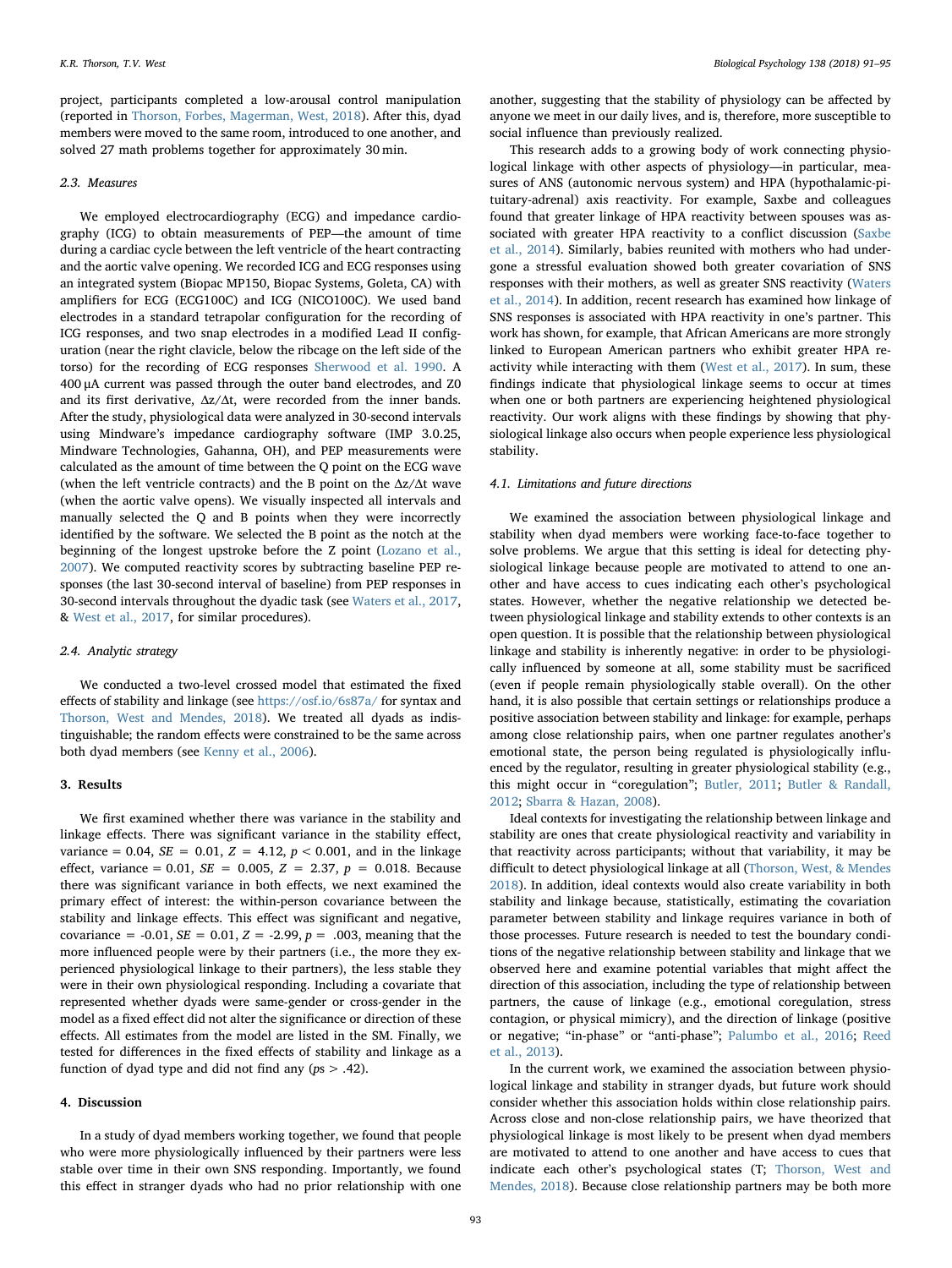perceptive of each other's psychological states and more expressive of their psychological states when with each other [\(Gross & John, 2003](#page-4-11); [Thomas & Fletcher, 2003](#page-4-12)), physiological linkage may be stronger between close relationship partners and people with existing relationships than between unacquainted people ([Sbarra & Hazan, 2008](#page-4-30)). If this is the case, then close relationship partners might experience even less stability when they are linked to their partners. In contrast, there may be occasions when close relationship partners are less attentive to each other than new acquaintances who are trying to learn about each other and make a good impression in front of one another [\(Kenny & Acitelli,](#page-4-43) [2001;](#page-4-43) [Kenny & DePaulo, 1993](#page-4-44)). If this is the case, then linkage might be lower between close relationship partners, meaning that there is less of an impact on stability. Future research across samples is needed to test these predictions and to examine whether the relationship between stability and linkage changes over time. Optimal studies for examining these questions might consider how the relationship between stability and linkage shifts across time for different kinds of relationships as they progress in order to understand whether changes reflect differences due to relationship kind or relationship length.

Relevant to the current work is the question of whether physiological linkage functions more like a trait or as a situational/relational process. To our knowledge, linkage of SNS responding has primarily been studied as a function of the situation: researchers have observed that people are more strongly or weakly linked depending on the context or the type of relationship between two individuals [\(Helm et al.,](#page-4-6) [2014;](#page-4-6) [Marci & Orr, 2006;](#page-4-36) [Reed et al., 2013](#page-4-37)). We are not aware of any studies that have examined physiological linkage of SNS responding within repeated interactions to see whether the same people are more or less susceptible to others across contexts. However, there is work suggesting that trait-level empathy is associated with experiencing physiological linkage to partners ([Chatel-Goldman et al., 2014](#page-4-5); [Guastello et al., 2006](#page-4-31); [Marci, Ham, Moran, & Orr, 2007](#page-4-45)). Furthermore, it seems reasonable to expect individual differences in linkage, given that some people are more or less perceptive of others' emotional states ([Ickes, Stinson, Bissonnette, & Garcia, 1990](#page-4-46); [Thomas & Fletcher, 2003](#page-4-12)), a process which is theorized to be a critical component of physiological linkage ([Levenson & Ruef, 1992](#page-4-47); [Thorson, West and Mendes, 2018](#page-4-9)). Thus, we anticipate that linkage is a function of both situational and trait-level influences, and future work might examine their interactive effects simultaneously.

Whether and when physiological linkage operates more like a trait or a situational process is relevant to the type of relationship that exists between linkage and stability. For example, if some situations elicit more linkage, do they also cause decreases in stability? If certain people experience more linkage across contexts, are they also consistently less stable? Because the current work reveals a correlational association between physiological linkage and stability, future work might consider how to establish causal claims about the nature of the association. Longitudinal studies that capture people's physiological stability both in the absence and the presence of other partners who can influence them might address this question.

It is possible that the processes underlying physiological linkage were different for same-gender versus cross-gender dyads, particularly given the task that participants completed. We did test for differences in linkage as a function of dyad type and did not find any, but it is possible that this test was underpowered. In same-gender dyads, linkage might reflect greater attempts to affiliate with and get to know one's partner in order to form friendships. In cross-gender dyads, linkage might reflect attention to one's partner in order to succeed on the math task and appear intelligent [\(Inzlicht & Ben-Zeev, 2003](#page-4-48)). Such differences in the psychological processes underlying physiological linkage could affect the association between linkage and stability, and future work might continue to examine whether dyadic gender composition affects linkage and stability in different social contexts and whether this influences the relationship between linkage and stability.

#### 4.2. Implications

When considering translational implications of these results, it is important to recognize that neither stability nor linkage should be considered a "good" or healthy process universally (as described in work on both physiology and affect: [Genet, Malooly, & Siemer, 2012](#page-4-49); Timmons, et al., 2015). That being said, if there are specific instances in which people's physiological stability is of concern (e.g., it may be too low among people with bipolar disorder and too high among people with depression; [Bylsma, Morris, & Rottenberg, 2008](#page-4-50); [Frank, 2005](#page-4-51)), these results suggest that considering people's interactions with others might be worthwhile. To the extent that certain relationship partners or situations have an impact on people's physiology over time, their physiological stability may also be affected in beneficial ways as well.

Consideration of social contexts can help determine whether the relationship between physiological stability and linkage is helpful or harmful. For example, when two people are negotiating with one another and perspective-taking is required to reach a final outcome that is favorable for both parties, linkage that is coupled with less stability might be positive in that it reflects both partners responding to the fluxes and flows in each other's affective states over time. In contrast, in highly stressful contexts where calm is required to effectively execute tasks (e.g., for a physician in the emergency department of a hospital), linkage that is coupled with less stability may not be adaptive. In general, we recommend the consideration of multiple streams of information over time (e.g., mean reactivity levels, observed behaviors, and subjective reports) before making valenced judgments on the relationship between stability and linkage and, subsequently, recommending translational applications for particular contexts.

## 4.3. Conclusion

We tested the relationship between physiological linkage and physiological stability in sympathetic nervous system responding on a moment-to-moment basis throughout a dyadic interaction between new acquaintances and found that the within-person correlation between stability and influence was negative—the more dyad members were physiologically influenced by their interaction partners, the less stable they were in their own physiological responding. These findings are the first to our knowledge to demonstrate that even among new acquaintances, being physiologically influenced might come at a cost to physiological stability. Future work might consider whether these results extend to other contexts and types of relationships to better understand how and when physiological stability is susceptible to influence from others.

## Author note

The authors would like to thank the research assistants from the West Interpersonal Perception Lab for their dedication to this research. Syntax and data for all analyses can be found at <https://osf.io/6s87a/>. Some of the data in this manuscript are reported in [Thorson, Forbes,](#page-4-38) [et al., 2018](#page-4-38) (available upon request); however, none of these findings are related to the association between physiological linkage and physiological stability. The authors have no competing interests to declare. This work was supported by the National Science Foundation [DRL1535414].

#### Appendix A. Supplementary data

Supplementary material related to this article can be found, in the online version, at doi[:https://doi.org/10.1016/j.biopsycho.2018.08.](https://doi.org/10.1016/j.biopsycho.2018.08.004) [004](https://doi.org/10.1016/j.biopsycho.2018.08.004).